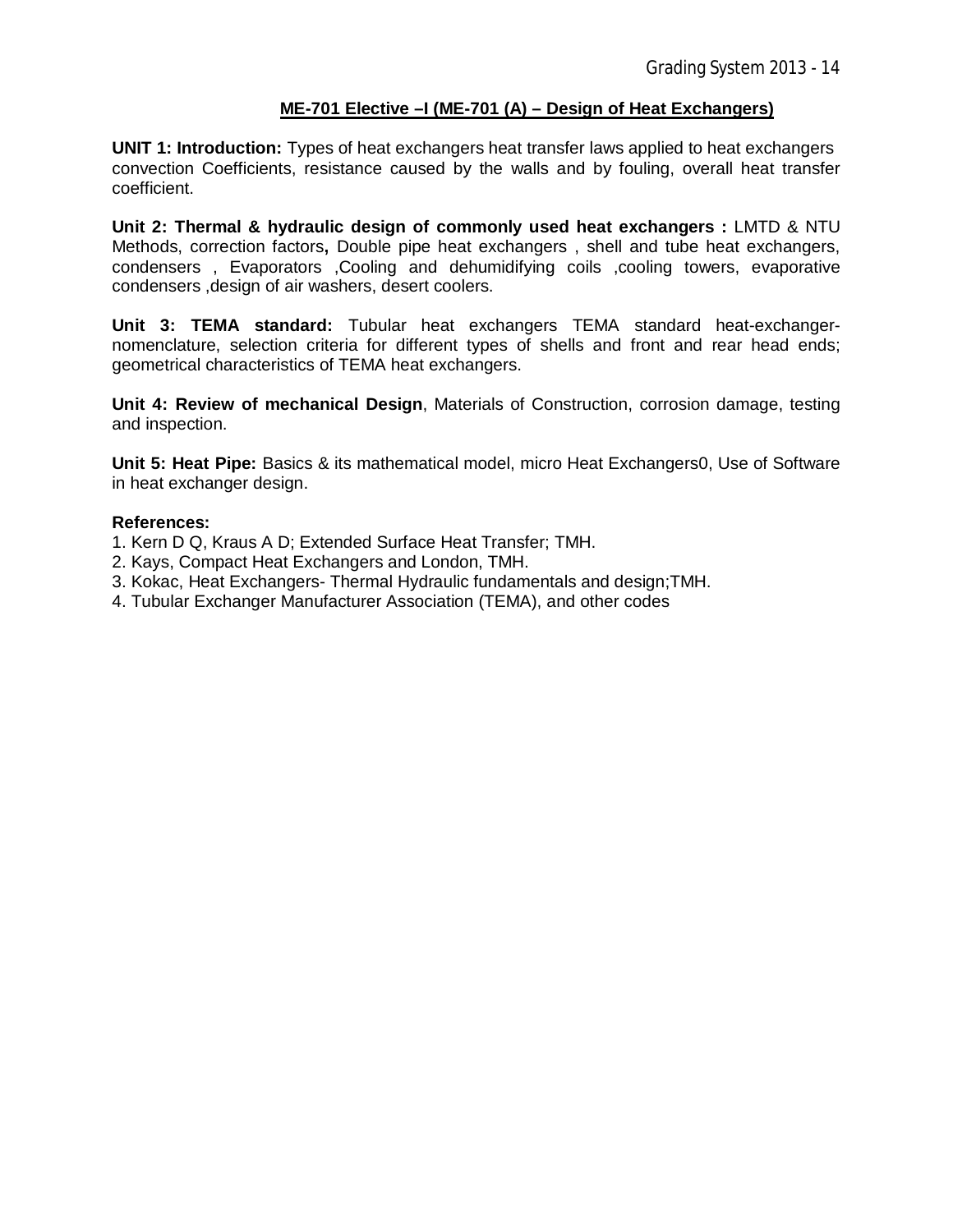# **ME-701 Elective –I (ME-701 (B) – Computer Aided engineering and FEM**

**Unit-I Introduction :** Structural analysis, objectives, static, Dynamic and kinematics analyses, Skeletal and continuum structures, Modeling of infinite d.o.f. system into finite d.o.f. system, Basic steps in finite element problem formulation, General applicability of the method.

**Unit-II Element Types and Characteristics :** Discretization of the domain, Basic element shapes, Aspect ratio, Shape functions, Generalized co-ordinates and nodal shape functions; ID bar and beam elements, 2D rectangular and triangular elements; axis-symmetric elements.

**Unit-III Assembly of Elements and Matrices :** Concept of element assembly, Global and local coordinate systems, Band width and its effects, Banded and skyline assembly, Boundary conditions, Solution of simultaneous equations, Gaussian elimination and Choleksy decomposition methods, Numerical integration, One and 2D applications.

**Unit-IV Higher Order and iso-parametric Elements**: One dimensional quadratic and cubic elements, Use of natural co-ordinate system, Area co-ordinate system continuity and convergence requirements, 2D rectangular and triangular requirement.

**Unit-V Static Analysis:** Analysis of trusses and frames, Analysis of machine subassemblies, Use commercial software packages, Advantages and limitations

**Unit-VI Dynamic Analysis:** Hamilton's principle, Derivation of equilibrium, Consistent and lumped mass matrices, Derivation of mass matrices for ID elements, Determination of natural frequencies and mode shapes, Use of commercial software packages.

- 1. Gokhle Nitin; et al; Practical Finite Element Analysis; Finite to Infinite, 686 Budhwar Peth, Pune.
- 2. Logan DL ; A First Course in Finite element Method; Cegage
- 3. Krishnamoorthy; Finite Element Analysis, theory and programming; TMH
- 4. Buchanan; Finite Element Analysis; Schaum series; TMH
- 5. Seshu P; Textbook of Finite Element Analysis; PHI.
- 6. Chennakesava RA; Finite Element Methods-Basic Concepts and App; PHI Learning
- 7. Reddy JN; An introduction to finite element method; TMH
- 8. Desai Chandrakant S et al; Introduction to finite element Method; CBS Pub
- 9. Hutton D; Fundamentals of Finite Element Analysis; TMH
- 10. Zienkiewicz; The finite element Method; TMH
- 11. Martin and Grahm; Introduction to finite element Analysis (Theory and App.)
- 12. Rao, S.S., The Finite Element Method in Engineering; Peragamon Press, Oxford.
- 13. Robert DC., David DM et al, Concepts and Application of Finite Element Analysis; John Wiley.
- 14. Chandrupatla, T.R. an Belegundu, A.D., Introduction to Finite Elements in Engineering,PHI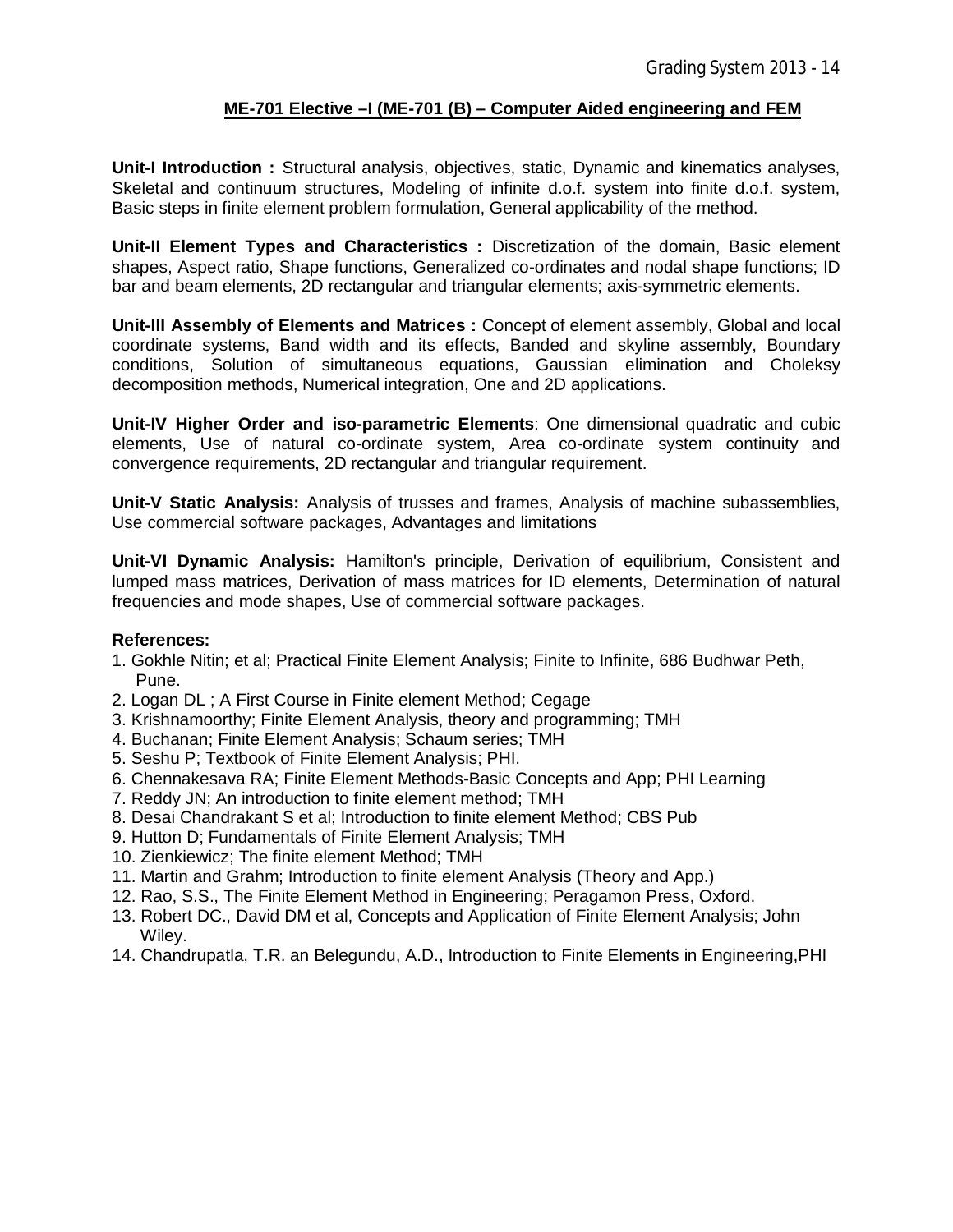# **ME-701 Elective –I (ME-701 (C) – Industrial Robotics**

**Unit I Introduction:** Need and importance, basic concepts, structure and classification of industrial robots, terminology of robot motion, motion characteristics, resolution, accuracy, repeatability, robot applications.

**Unit II End Effectors and Drive systems:** Drive systems for robots, salient features and comparison, different types of end effectors, design, applications.

**Unit III Sensors:** Sensor evaluation and selection  $\Box$  Piezoelectric sensors  $\Box$  linear position and displacement sensing, revolvers, encoders, velocity measurement, proximity, tactile, compliance and range sensing. Image Processing and object recognition.

**Unit IV Robot Programming:** Teaching of robots, manual, walk through, teach pendant, off line programming concepts and languages, applications.

**Unit V Safety and Economy of Robots:** Work cycle time analysis, economics and effectiveness of robots, safety systems and devices, concepts of testing methods and acceptance rule for industrial robots.

- 1. Mittal RK, Nagrath IJ; Robotics and Control; TMH
- 2. Groover M.P, Weiss M, Nagel, Odrey NG; Industrial Robotics-The Appl<sub>[1]</sub>; TMH
- 3. Groover M.P; CAM and Automation; PHI Learning
- 4. Spong Mark and Vidyasagar; Robot Modelling and control; Wiley India
- 5. Yoshikava ; Foundations of Robotics- analysis and Control; PHI Learning;
- 6. Murphy ; Introduction to AI Robotics; PHI Learning
- 7. FU KS, Gonzalez RC, Lee CSG; Robotics Control, sensing : TMH
- 8. Shimon, K; Handbook of Industrial Robots; John Wiley & Sons,.
- 9. Ghosal Ashitava; Robotics Fundamental concepts and analysis; Oxford
- 10. Saha S; Introduction to Robotics; TMH
- 11. Yu Kozyhev; Industrial Robots Handbook; MIR Pub.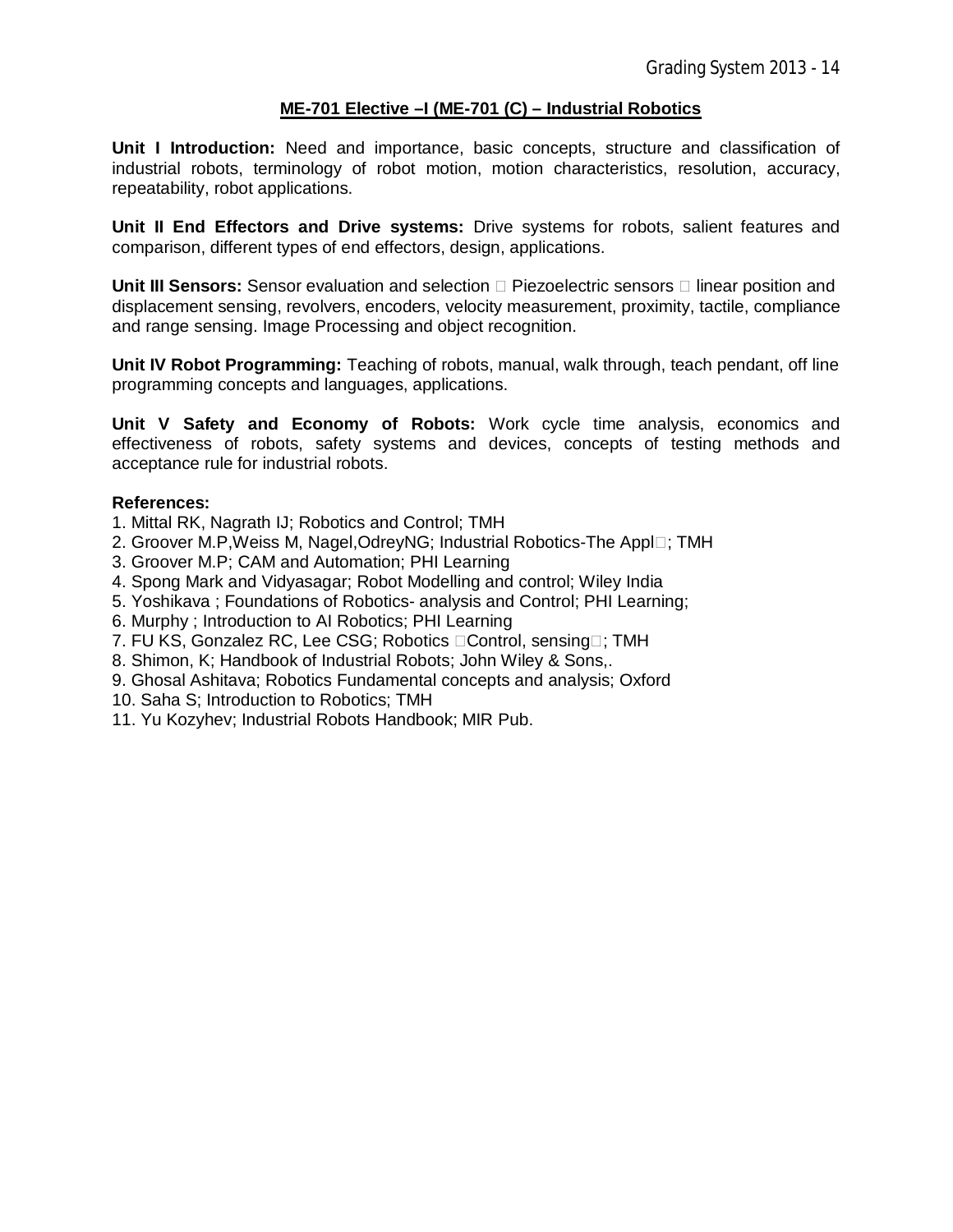# **ME-701 Elective –I (ME-701 (D) – Work Study and Ergonomics**

**Unit 1 Method study:** purpose of work study, its objectives, procedure and applications; method study definition and basic procedure, selection of job, various recording techniques like outline process charts, flow process charts, man machine charts, two handed process charts, string diagram, flow diagram, multiple activity chart, simo, cyclographs and chrono-cyclographs; critical examination, development, installation and maintenance of improved method; principles of motion economy and their application in work design; micro motion study, memo motion study and their use in methods study.

**Unit 2 Work measurement:** Introduction & definition, objectives and basic procedure of work measurement; application of work measurement in industries; time study: basic procedure, equipments needed, methods of measuring time, selection of jobs, breaking a job into elements; numbers of cycles to be timed; rating and methods of rating, allowances, calculation of standard time.

**Work sampling:** Basic procedure, design of work sampling study conducting work sampling study and establishment of standard-time.

**Unit 3 Job evaluation and incentive schemes:** Starlight line, Tailor, Merrick and Gantt incentive plans

**Standard data system;** elemental and non-elemental predetermined motion systems, work factors system; Methods Time Measurement (MTM), MOST

**Unit 4 Human factor engineering:** Definition and history of development of human factors engineering, types & characteristics of man-machine-system, relative capabilities of human being and machines; development and use of human factor data; information input and processing: Introduction to information theory; factors effecting information reception and processing; coding and selecting of sensory inputs.

**Unit 5 Display systems and anthropometric data:** Display- types of visual display, visual indicators and warning signals; factorial and graphic display; general principles of auditory and tactral display, characteristics and selection.

- 1. ILO; work-study; International Labour Organization
- 2. Khan MI; Industrial Ergonomics; PHI Learning
- 3. Barrnes RM; Motion and Time Study; Wiley pub
- 4. Megaw ED; Contenmprory ergonomics; Taylor & fracis
- 5. Sandera M and Mc Cormick E; Human Factors in Engg and design; MGHill
- 6. Currie RM; Work study; BIM publications
- 7. Mynard; Hand book of Industrial Engg;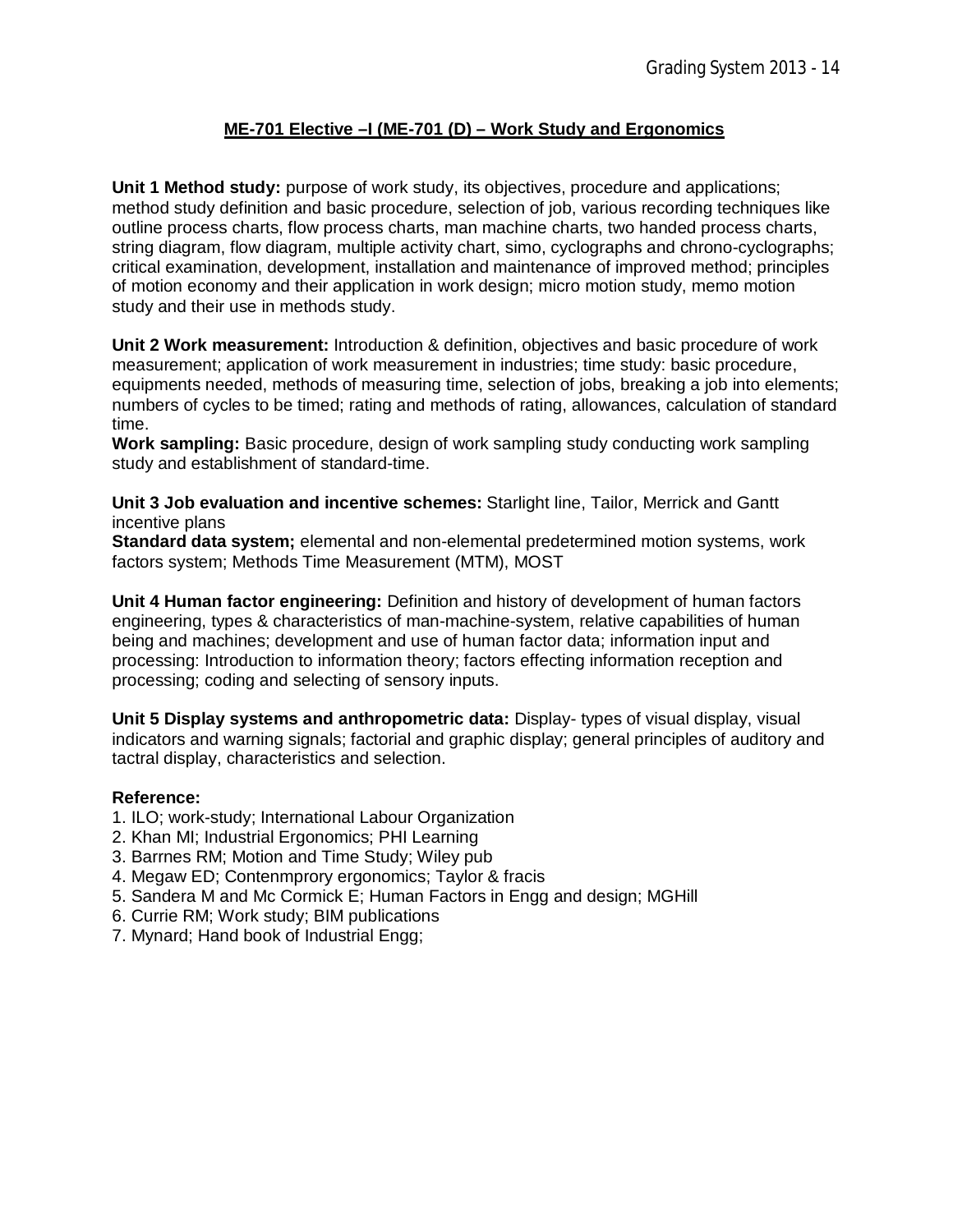# **ME-702 Elective –II (ME-702 (A) – Renewable Energy System**

UNIT-I **Solar Radiation**: Extra-terrestrial and terrestrial, radiation measuring instrument, radiation measurement and predictions. **Solar thermal conversion**: Basics, Flat plate collectors-liquid and air type. Theory of flat plate collectors, selective coating, advanced collectors, Concentrators: optical design of concentrators, solar water heater, solar dryers, solar stills, solar cooling and refrigeration.

**Solar photovoltaic**: Principle of photovoltaic conversion of solar energy; Technology for fabrication of photovoltaic devices; Applications of solar cells in PV generation systems; Organic PV cells.

UNIT-II **Wind energy** characteristics and measurement: Metrology of wind speed distribution, wind speed statistics, Weibull, Rayleigh and Normal distribution, Measurement of wind data, Energy estimation of wind regimes; **Wind Energy Conversion**: Wind energy conversion principles; General introduction; Types and classification of WECS; Power, torque and speed characteristics; power curve of wind turbine, capacity factor, matching wind turbine with wind regimes; Application of wind energy.

UNIT-III **Production of biomass,** photosynthesis-C3 & C4 plants on biomass production; Biomass resources assessment; Co2 fixation potential of biomass; Classification of biomass; Physicochemical characteristics of biomass as fuel **Biomass conversion** routes: biochemical, chemical and thermo chemical Biochemical conversion of biomass to energy: anaerobic digestion, biogas production mechanism, technology, types of digesters, design of biogas plants, installation, operation and maintenance of biogas plants, biogas plant manure-utilization and manure values. Biomass Gasification: Different types, power generation from gasification, cost benefit analysis of power generation by gasification.

UNIT-IV **Small Hydropower Systems**: Overview of micro, mini and small hydro system; hydrology; Elements of turbine; Assessment of hydro power; selection and design criteria of turbines; site selection and civil works; speed and voltage regulation; Investment issue load management and tariff collection; Distribution and marketing issues. **Ocean Energy:** Ocean energy resources, ocean energy routs; Principle of ocean thermal energy conversion system, ocean thermal power plants. Principles of ocean wave energy and Tidal energy conversion.

UNIT-IV **Geothermal energy**: Origin of geothermal resources, type of geothermal energy deposits, site selection geothermal power plants; **Hydrogen Energy**: Hydrogen as a source of energy, Hydrogen production and storage. **Fuel Cells**: Types of fuel cell, fuel cell system and sub-system, Principle of working, basic thermodynamics

- 1. Kothari, Singal & Rajan; Renewable Energy Sources and Emerging Technologies, PHI Learn
- 2. Khan, B H, Non Conventional Energy, TMH.
- 3. Sukhatme and Nayak, Solar Energy, Principles of Thermal Collection and Storage, TMH.
- 4. Tiwari and Ghosal, Renewable Energy Resources: basic principle & application, Narosa Publ
- 5. Koteswara Rao, Energy Resources, Conventional & Non-Conventional, BSP Publication.
- 6. Chetan Singh Solanki, Solar Photovoltaics: Fundamental, technologies and Application,PHI L
- 7. Abbasi Tanseem and Abbasi SA; Renewable Energy Sources; PHI Learning
- 8. Ravindranath NH and Hall DO, Biomass, Energy and Environment, Oxford University Press.
- 9. Duffie and Beckman, Solar Engineering of Thermal Process, Wiley
- 10. Nikolai, Khartchenko; Green Power; Tech Book International
- 11. Tester, Sustainable Energy-Choosing Among Options, PHI Learning.
- 12. Godfrey Boyle, Renewable Energy: Power for a sustainable future, Oxford OUP.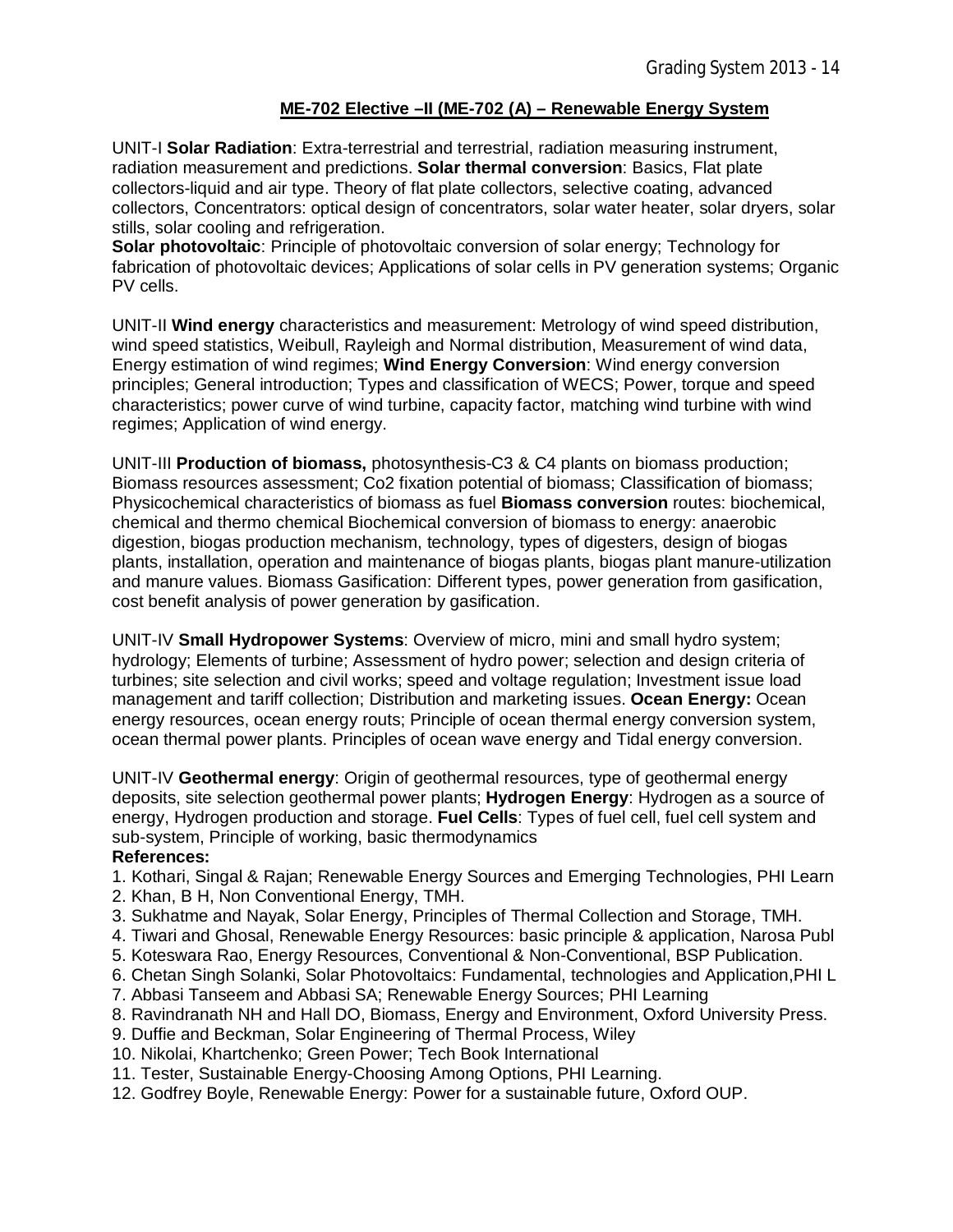# **ME-702 Elective –II (ME-702 (B) – Project Management**

**Unit 1 Concepts of project management:**: Meaning, definition and characteristics of a project, technical and socio-cultural dimensions; project life cycle phases, project planning and graphic presentation; work breakdown structure, manageable tasks; size of network; blow down NW; identity and logic dummy activity; Fulkerson rule for numbering NW; time-scaled NW

**Unit-2 NW analysis**: PERT network; mean time and variances; probability to complete PERT project in specified time; CPM network; Event Occurrence Time (EOT); activity start/ finish times; forward and reverse path calculations, concept and calculation of floats; resource allocation and critical-chain; overview of MS-project-2000.

**Unit-3 Project duration and control**: Importance and options to accelerate project completion; timecost tradeoff; fixed variable and total costs; use of floats and cost optimization; project performance measures; project monitoring info and reports; project control process; Gant chart and control chart; cost-schedule S-graph; planned cost of work schedule (PV), budgeted/ earned cost of work completed (EV) and actual cost of work completed (AC); schedule and cost variances (SV, CV) forecasting final project costs.

**Unit-4 Project organization, culture and leadership**: projects within functional organization; dedicated project/ task-force teams; staff, matrix and network organization; choosing appropriate project organization; Organization culture; ten characteristics; cultural dimensions supportive to projects; social network and management by wandering around (MBWA); different traits of a manager and leader; managing project teams; five stage team development model; shared vision; conflicts; rewards; rejuvenating project teams; project stakeholders; concept of project partnering.

**Unit-5 Strategic planning and project appraisal**: Capital allocation key criteria; Porters competitive strategy model; BCG matrix; Strategic Position Action Evaluation (SPACE); time value of money; cash flows; payback period; IRR; cost of capital; NPV; social cost benefit analysis; UNIDO approach; project risks and financing.

- 1. Prasana Chandra: Projects: planning Implementation control; TMH.
- 2. Gray Clifford F And Larson EW; Project The managerial Process; TMH
- 3. Panneerselven and Serthil kumar; Project management, PHI
- 4. Burke ; Project Management-Planning and control technics; Wiley India
- 5. Kamaraju R; Essentials of Project Management; PHI Learning
- 6. Jack R. Meredith, Project Management: a managerial approach, Wiley.
- 7. Choudhary ;Project Management; TMH
- 8. Srinath LS; PERT And CPM Principles and Appl; East West Press
- 9. Richman L; Project Management: Step By Step; PHI Learning
- 10. United Nations Industrial Development Organisation, Guide to practical project appraisal social benefit cost analysis in developing countries, oxford & ibh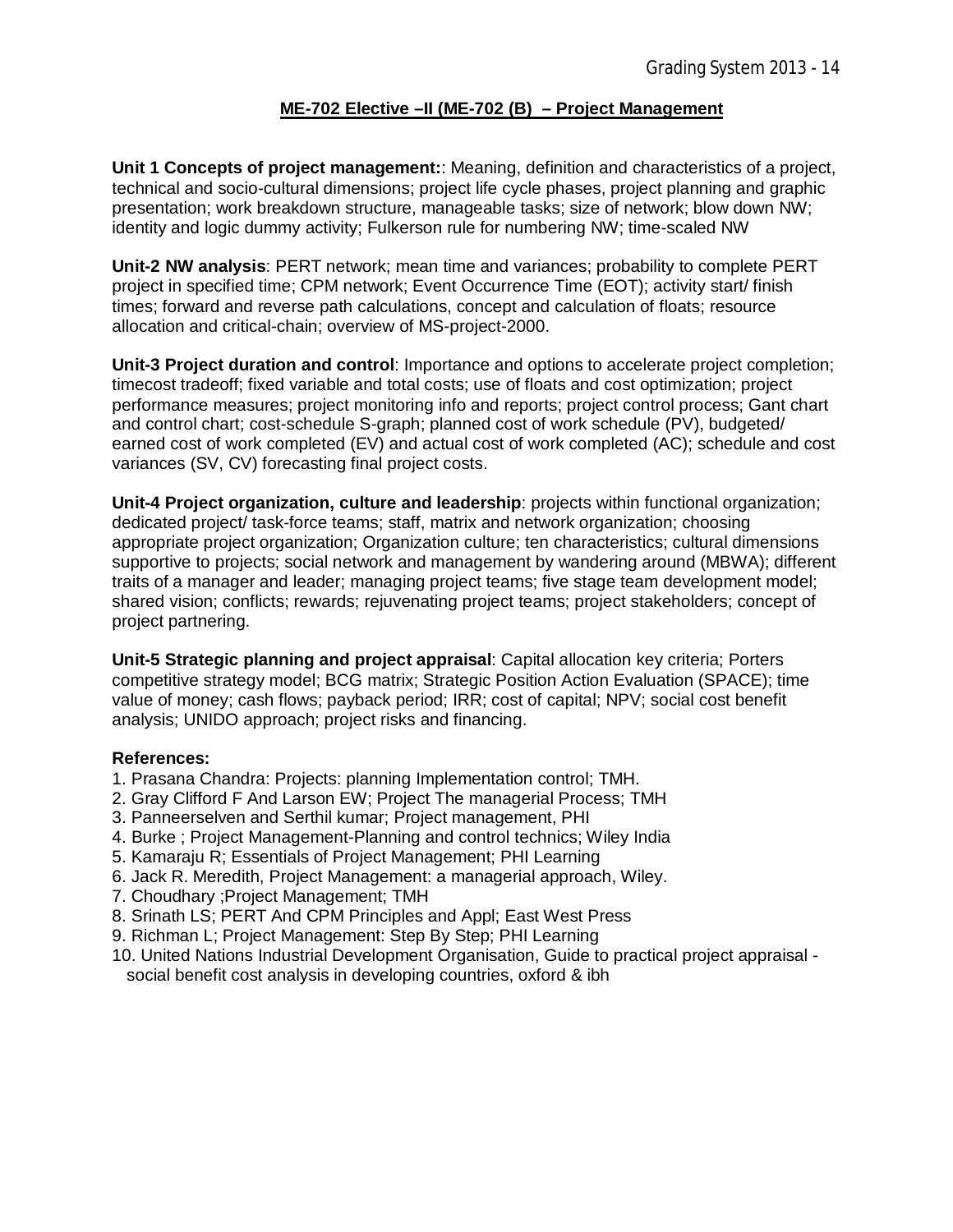# **ME-702 Elective –II (ME-702 (C) – Total Quality Management and SQC**

**Unit 1 Evolution** of total quality management, historical perspective, teamwork, TQM and ISO 9000; information technology and Business Process Re-engineering (BPR); TPM and quality awards; aids and barriers to quality mgt, creating vision and initiating transformation, establishing programs for education and self coordination, policy setting and review, flowchart of policy mgt and relation with daily mgt. improvements, measurement of key indicators; quality mgt leader; cross functional teams and

**Unit 2 Process**- definition, variation and feedback, funnel-marble experiment- rules of adjustment and its effects, quality- definition, goalpost and kaizen view, quality of design, conformance and performance; Taguchi loss function, cost of quality, chain action of improving quality to productivity to motivation and low cost; Deming's theory of mgt, fourteen points and variance reduction; attributes enumerative and variables analytic studies.

**Unit 3 SQC-Control charts:** basic discrete and continuous distributions, measures of central tendency, variability and shapes, sampling, size and central value theorem, control chart structure, process plotting and stability, study of out-of-control evidences, defect detection and prevention, use of control charts in evaluating past, present and future trends; attribute control charts, count and classification charts, construction and interpretation of p , np , c and u charts, PDSA cycle(plan, do, study, act), and R charts, and s charts, individual and moving range chart, trial control limits and out of control points.

**Unit 4 Process diagnostics:** Between and Within Group variations, periodic and persistent disturbances, control chart patterns-natural, level-shift, cycle, wild, multi-universe, relationship and other out of control patterns; diagnosing a process, brainstorming; cause-effect, Ishikava, interrelationship, systematic and matrix diagrams; change concepts and waste elimination

**Unit 5 Process improvement:** Performance and technical specifications, attribute-process and variable-process capability studies; unstable and stable process capability studies and examples; attribute and variable improvement studies; Inspection: acceptance sampling(AS)- lot formation, single, double and multiple/sequential sampling plans, operating characteristic (OC) curve, producer and consumer risk, theoretical invalidation of AS, kp rule for stable and chaotic processes.

- **1.** Gitlow HS, Oppenheim et al; Quality Management; TMH
- **2.** Gryna FM; Juran□s Quality Planning and Analysis; TMH
- **3.** Crosby Philips; Quality is still free; New Amer Library
- **4.** Kulkarni VA and Bewoor AK; Quality Control; Wiley
- **5.** Jankiraman B and Gopal RK; Total Quality Management- Text and Cases; PHI Learning
- **6.** Sugandhi L and Samual A; Total Quality Management; PHI Learning
- **7.** Subburaj R; Total Qality Management; TMH
- **8.** Naidu Babu and Rajendran; TQM; New age International pub;
- **9.** Chase Richard B et al; Operations management; SIE-TMH
- **10.** Chary SN; Production and Operations Management; TMH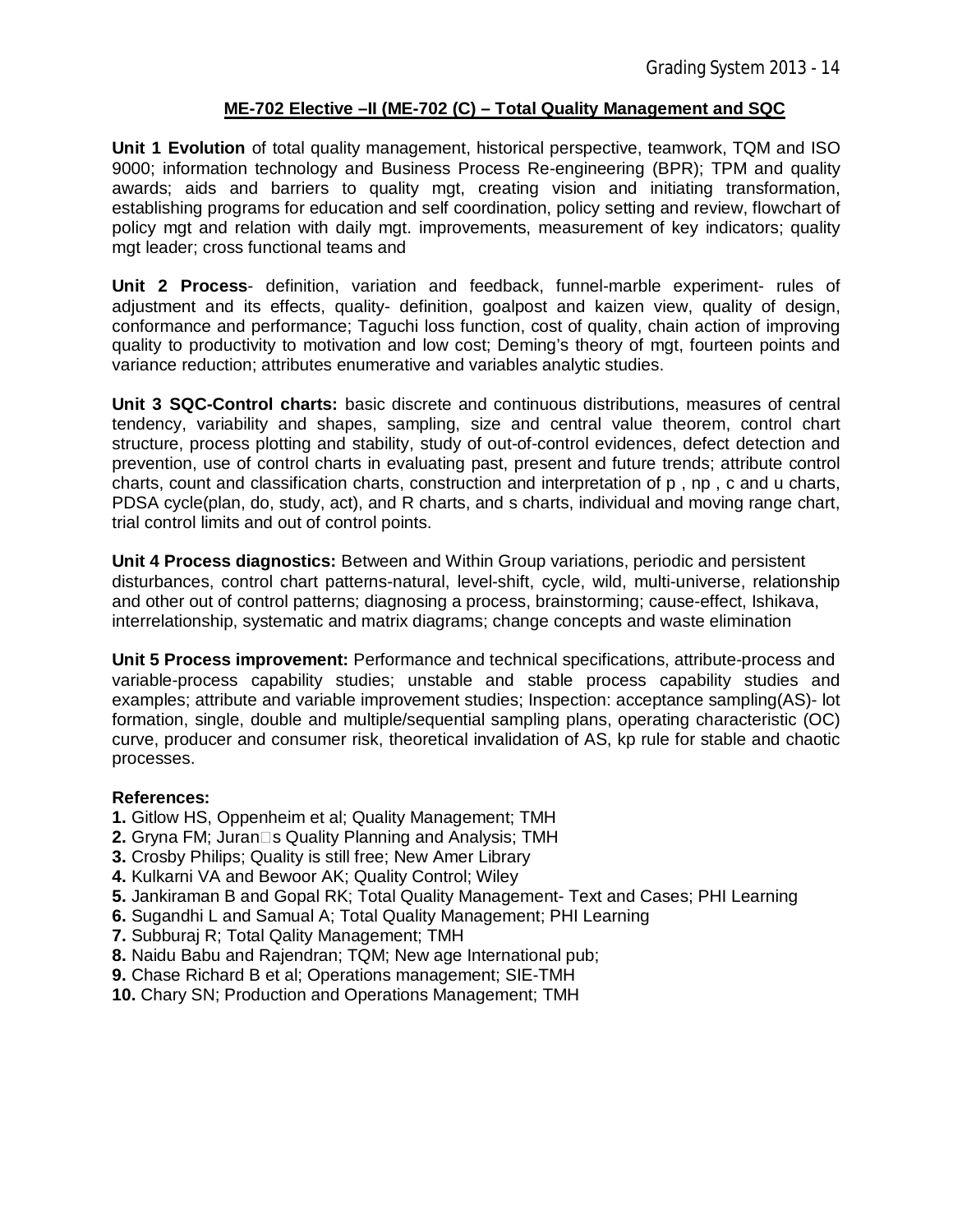# **ME-702 Elective –II (ME-702 (D) – MIS ERP and e Business**

**UNIT 1** Management Information System (MIS) definition, Objectives and benefits, MIS as strategic tool, obstacles and challenges for MIS, functional and cross functional systems, hierarchical view of CBIS, structured and unstructured decision, Operation and mgt support, Decision process and MIS, info system components and activities, Value chain and MIS support.

**UNIT 2** System concepts: types, definition, characteristics, feedback (Pull) and feed-forward (Push) control, system stress and entropy, computer as closed system, law of requisite variety, open and flexible (Adaptive) systems, work system model and comparison with input-processoutput model, five views of work system: structure, performance, infrastructure, context and risk and their effect on product performance.

**UNIT 3** Info concepts: define data, info, knowledge, intelligence and wisdom, Information characteristics

and attributes, info measurement and probability, characteristics of human as info processor.

**UNIT 4** Planning and control Concepts: terminologies, difficulties in planning, system analysis and development plan-purpose and participants, info planning, (SDLC) system development life cycle for inhouse and licensed sw, system investigation, analysis of needs, design and implementation phases, training of Operational personnel, evaluation, Control and Maintenance of Information Systems.

**UNIT 5** E-business components and interrelationship, Evolution of Enterprise Resource Planning (ERP) from MRP, Supply chain management (SCM) and Customer relationship management (CRM), Integrated data model, strategic and operational issues in ERP, Business Process Re-Engineering (BPR), significance and functions, information technology and computer NW support to MIS.

## **References**

1. Davis and Olson, Management Information Systems, TMH

- 2. James  $O \Box$  Brian, Management Information Systems, TMH
- 3. Oz, Management Information Systems, Cengage
- 4. Alter Stevenson, Information Systems: Foundation of E-Business; (Prentice-Hall,USA)
- 5. Jayaraman, Business Process Re-Engineering, TMH.
- 6. Garg. V.K.; ERP, PHI
- 7. Kelkar SA; Management Information Systems A Concise Study; PHI Learning.
- 8. Radhakrishnan R and Balasuramanian S; Business Process Reengineering; PHI Learning.
- 9. Alex Leon ; ERP, TMH
- 10. Jawadekar WS; MIS- text and cases; TMH
- 11. Jaiswal M and Mital M; MIS; Oxford higher Edu India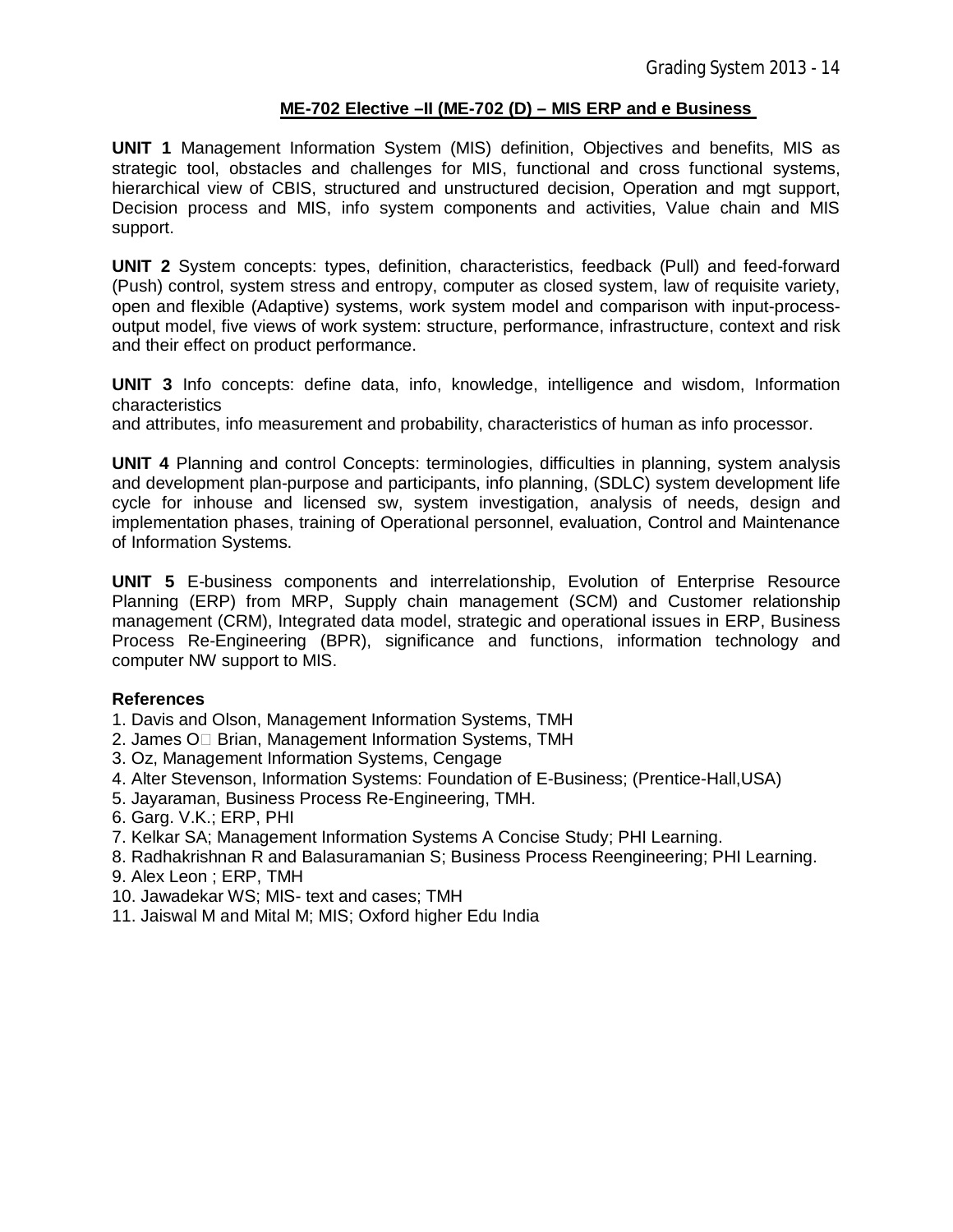# **ME-703- Mechanical Vibration and Noise Engineering**

**Unit 1: Fundamental Aspects of Vibrations:** Vibration, main causes, advantages and disadvantages; engineering applications of vibration and noise; vector method of representing harmonic motion; characteristics of vibration, harmonic analysis and beats phenomenon, work done by harmonic forces on harmonic motion; periodic, non-harmonic functions- Fourier series analysis; evaluation of coefficients of Fourier series; elements of vibratory system; lumped and distributed parameter systems.

**Undamped Free Vibrations:** Derivation of differential equation of motion: the energy method, the method based on Newton $\square$ s second law of motion, and Rayleigh $\square$ s method. Solution of differential equation of motion: Natural frequency of vibration. Systems involving angular oscillations: the compound pendulum.

**Unit 2: Damped Free Vibrations:** Viscous damping: coefficient of damping; damping ratio; under damped, over damped and critically damped systems; logarithmic decrement; frequency of damped free vibration; Coulomb or dry friction damping; frequency, decay rate and comparison of viscous and Coulomb damping; solid and structural damping; slip or interfacial damping.

**Unit 3: Harmonically excited Vibration**: One degree of freedom- forced harmonic vibration; vector representation of forces; excitation due to rotating and reciprocating unbalance; vibration Isolation, force and motion transmissibility; absolute and relative motion of mass (Seismic Instruments ).

**Whirling Motion and Critical Speed** : Whirling motion and Critical speed : Definitions and significance .Critical -speed of a vertical, light **flexible shaft with single rotor : with and without** damping .Critical speed of a shaft carrying multiple discs (without damping ), Secondary critical speed.

**Unit 4: Systems With Two Degrees of Freedom :** Un-damped free vibration of 2 d.o.f and Principal modes of vibration; torsion vibrations; Forced, Un-damped vibrations with harmonic excitation ; Coordinate coupling; Dynamic vibration absorber; torsion Vibration Absorber; Pendulum type of dynamic vibration.

**Unit 5: Noise Engineering** -Subjective response of sound: Frequency and sound dependent human response; the decibel scale; relationship between, sound pressure level (SPL), sound power level and sound intensity scale; relationship between addition, subtraction and averaging, sound spectra and Octave band analysis; loudness; weighting networks; equivalent sound level, auditory effects of noise; hazardous noise, exposure due to machines and equipments; hearing conservation and damage risk criteria, daily noise doze.

**Noise: Sources, Isolation and Control:** Major sources of noise on road and in industries, noise due to construction equipments and domestic appliances, industrial noise control, strategies- noise control at source (with or without sound enclosures), noise control along the path (with or without partitions and acoustic barriers ); noise control at the receiver, ear defenders, earplugs, semi-insert protectors.

## **References:**

1- Ambekar A.G.,' Mechanical Vibrations and Noise Engineering; PHI

- 2- Meirovitch Leonard; Element of Vibration Analysis; TMH
- 3- Dukikipati RV Srinivas J Text book of Mechanical Vibrations; PHI
- 4- Kelly SG and kudari SK; Mechanical Vibrations; Schaum Series;TMH
- 5- Thomson , W.T., Theory of Vibration with Applications , C.B.S Pub & distributors .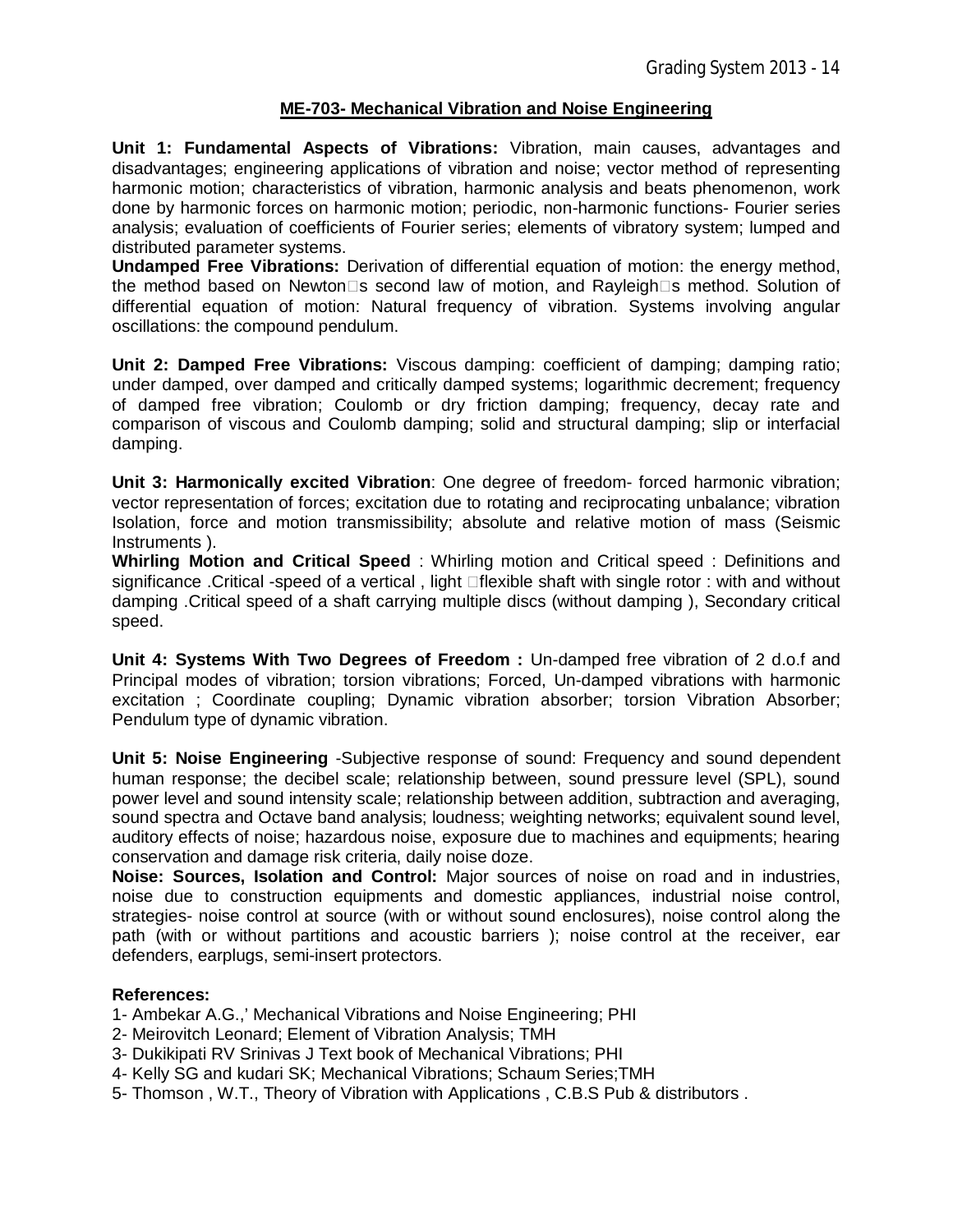6- Singiresu Rao, "Mechanical Vibrations  $\Box$ , Pearson Education.

7- G.K. Grover, " Mechanical Vibration , Nem chand and Bross , Roorkee .

### **List of experiments (please expand it)**;

### **Mechanical Vibration and Noise Engineering-AU/ ME 703**

- 1- To find out effect of load on natural frequency of vibrations of a lever pin supported at one end carrying adjustable load on a vertical screwed bar and spring supported at some intermediate point (i) When the dead weight of rods is neglected and (ii) when their dead weight is taken into account .
- 2- To find out frequency of damped free vibration and rate of decay of vibration-amplitude in the system.
- 3- To find out natural frequency and damped free frequency of a torsion pendulum and , hence to find out coefficient of damping of the oil ;
- 4- To observe the phenomenon of  $\Box$  whirl $\Box$  in a horizontal light shaft and to determine the critical speed of the shaft.
- 5- To observe the mode shapes of a spring-connected, double pendulum and hence to demonstrate the phenomenon of beats.
- 6- To demonstrate the principle of tuned Undamped Dynamic Vibration Absorber and to determine the effect of mass-ratio (of main and auxiliary mass) on the spread of the resulting natural frequencies ;
- 7- To take measurements of sound Pressure Level (SPL) and to carry out octave band analysis of a machine using Noise Level Meter.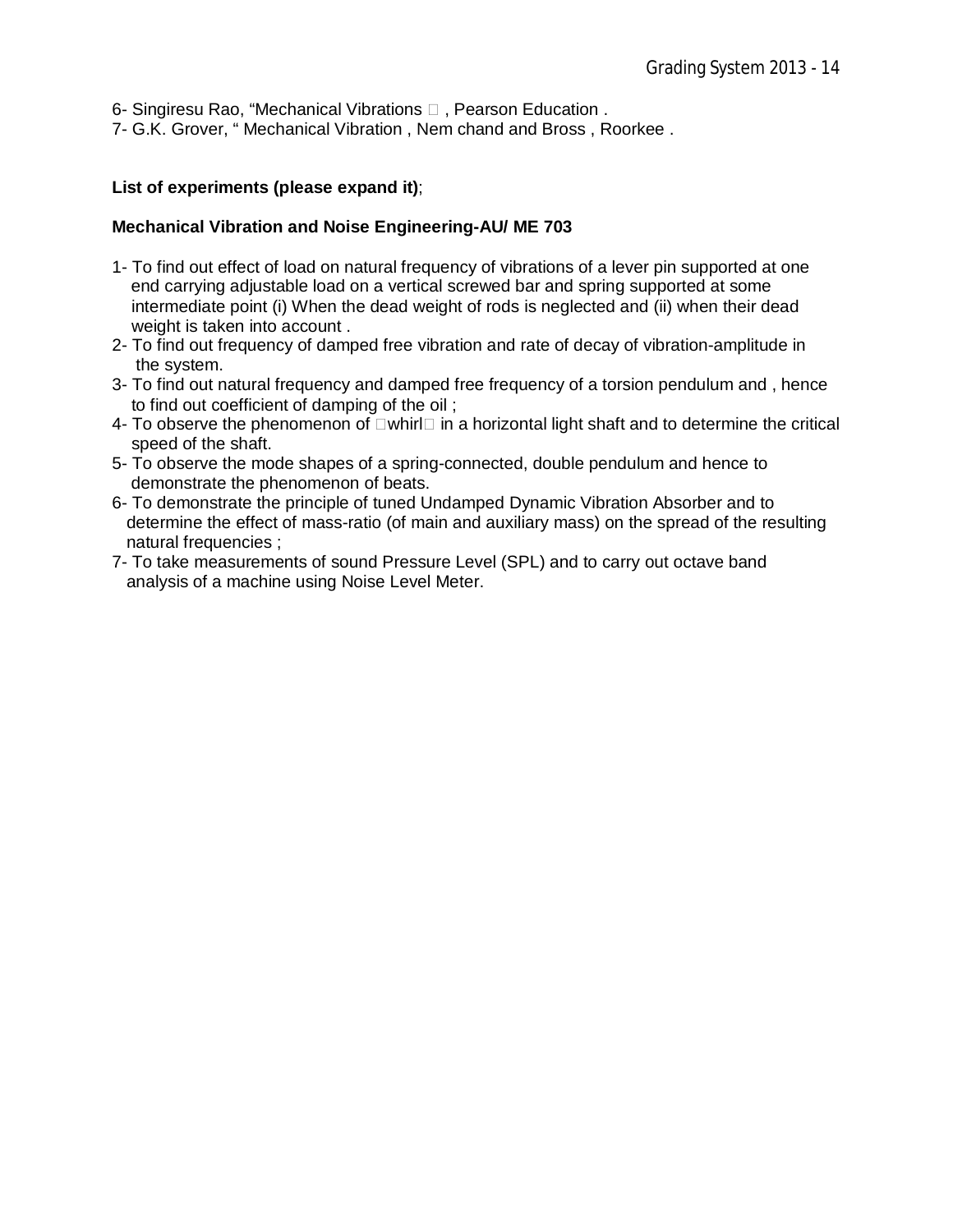## **ME-704- Automobile Engineering**

**Unit-I**: Chassis & Body Engg: Types, Technical details of commercial vehicles, types of chassis, lay out, types of frames, testing of frames for bending & torsion on unutilized body frame, vehicle body and their construction, driver $\square$ s visibility and methods for improvement, safety aspects of vehicles, vehicle aerodynamics, optimization of body shape, driver  $\square$ s cab design, body materials, location of engine, front wheel and rear wheel drive, four wheel drive.

**Unit-II:** Steering System: front axle beam, stub axle, front wheel assembly, principles of types of wheel alignment, front wheel geometry viz. camber, Kingpin inclination, castor, toe-in and toeout, condition for true rolling motion, centre point steering, directional stability of vehicles, steering gear, power steering, slip angle, cornering power, over steer & under steer, gyroscopic effect on steering gears.

**Unit-III**: Transmission System: Function and types of clutches, single plate, multi-plate clutch, roller & spring clutch, clutch lining and bonding, double declutching, types of gear Boxes, synchroniser, gear materials, determination of gear ratio for vehicles, gear box performance at different vehicle speed, automatic transmission, torque converters, fluid coupling, principle of hydrostatic drive, propeller shaft, constant velocity universal joints, differential gear box, rear axle construction.

**Unit-IV**: Suspension system : Basic suspension movements, Independent front & rear suspension, shock absorber, type of springs: leaf spring, coil spring, air spring, torsion bar, location of shackles, power calculations, resistance to vehicle motion during acceleration and breaking, power & torque curve, torque & mechanical efficiency at different vehicle speeds, weight transfer, braking systems, disc theory, mechanical, hydraulic & pneumatic power brake systems, performance, self-energisation, airbleeding of hydraulic brakes, types of wheels and tyres, tyre specifications, construction and material properties of tyres & tubes.

**Unit-V**: Electrical and Control Systems: storage battery, construction and operation of lead acid battery, testing of battery, principle of operation of starting mechanism, different drive systems, starter relay switch, regulator electric fuel gauge, fuel pump, horn, wiper, Lighting system, head light dazzling, signaling devices, battery operated vehicles, choppers. importance of maintenance, scheduled and unscheduled maintenance, wheel alignment, trouble Shooting probable causes & remedies of various systems, microprocessor based control system for automobile, intelligent automobile control systems.

**Unit-VI**: Emission standards and pollution control: Indian standards for automotive vehicles-Bharat I and II, Euro-I and Euro-II norms, fuel quality standards, environmental management systems for automotive vehicles, catalytic converters, fuel additives, and modern trends in automotive engine efficiency and emission control.

- 1. Crouse , Automotive Mechanics TMH.
- 2. Srinivasan S; Automotive engines; TMH
- 3. Gupta HN; Internal Combustion Engines; PHI;
- 4. Joseph Heitner, Automotive Mechanics, Principles and Practices, CBS Pub.
- 5. Kripal Singh, Automotive Engineering Khanna Pub.
- 6. Newton & Steeds , Automotive Engineering
- 7. Emission standards from BIS and Euro  $\Box$  and Euro-III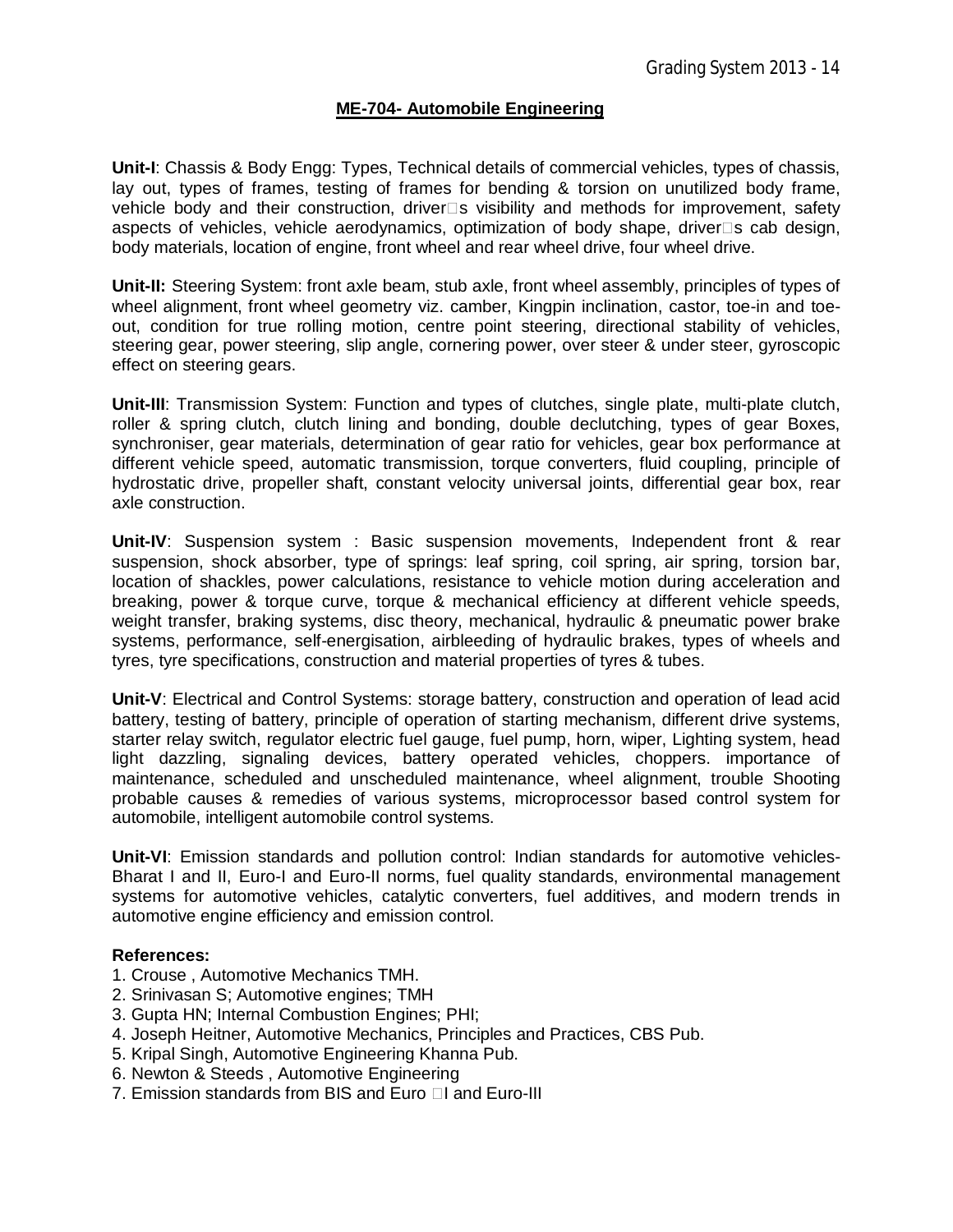### **List of experiments (please expand it):**

Study of chassis, suspension, steering mechanisms, transmission, gear-box, differential systems, and electrical systems of various light and heavy automotive vehicles;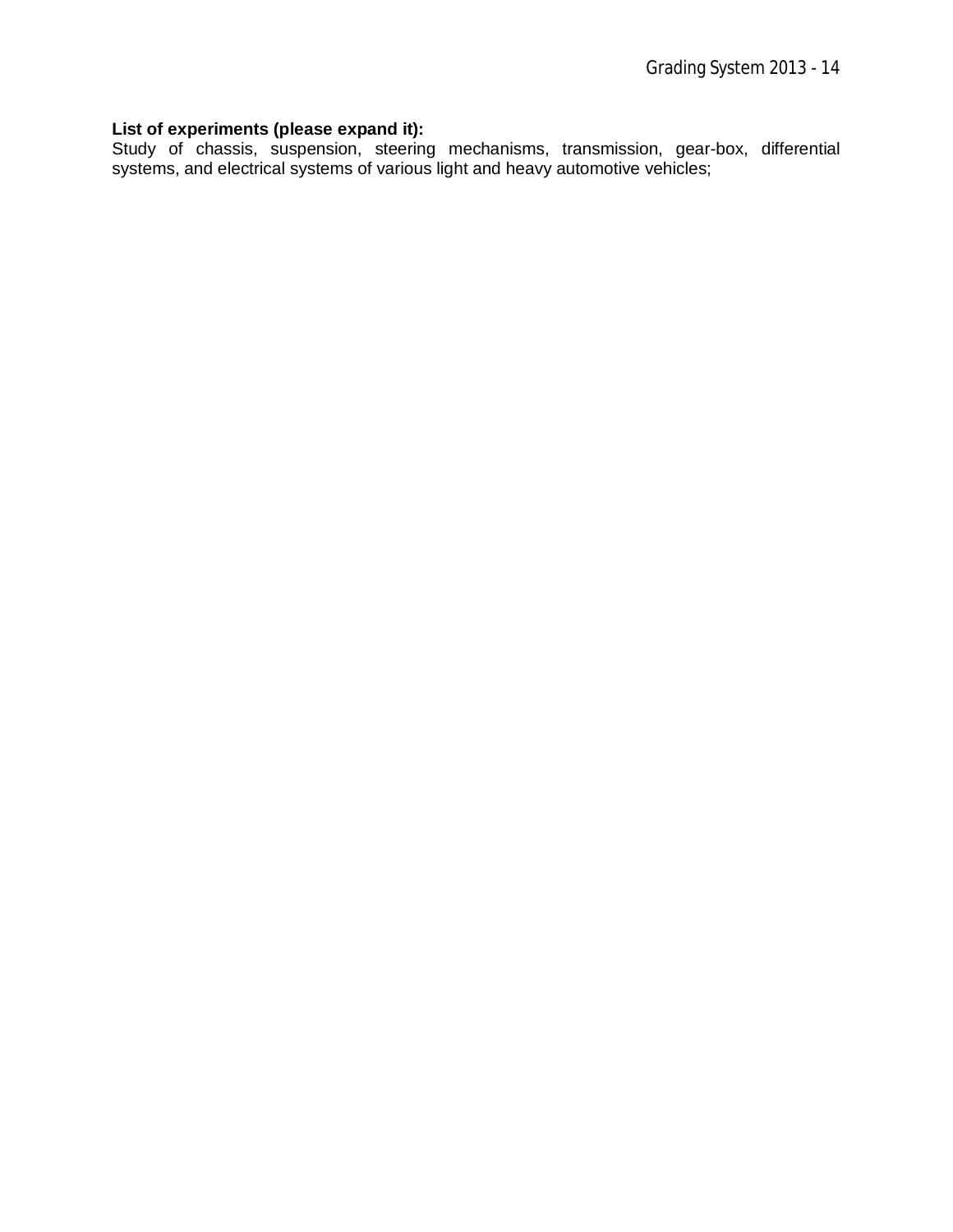## **ME-705- Operations Research and Supply Chain**

**Unit 1 Linear system and distribution models:** Mathematical formulation of linear systems by LP, solution of LP for two variables only, special cases of transportation and assignment and its solution, Vogelas forward looking penalty method, cell evaluation degeneracy, use of SW Lindo, Tora, Excell.

**Unit 2 Supply chain (SCM):** Definition, importance, expenditure and opportunities in SCM; integration of inbound, outbound logistics and manufacturing to SCM, flow of material money and information, difficulties in SCM due to local v/s system wide (global) optimization and uncertainties in demand and transportation; Bull-whip effect; customer value; IT, info-sharing and strategic partnerships; plant and warehouse-network configuration; supply contracts and revenue sharing; outsourcing; transportation, cross docking and distribution, forecasting models in SCM; coordination and leadership issues; change of purchasing role and vendor rating, variability from multiple suppliers.

**Unit 3 Inventory models**: Necessity of inventory in process and safety stock, problem of excess inventory and cycle time (=WIP/ Throughput), JIT/ lean mfg; basic EOQ/ EPQ models for constant review Q-system(S,s); periodic review, base stock P-system; service level, lead time variance and safety stock;; ABC, VED and other analysis based on shelf life, movement, size, MRP technique and calculations, lot sizing in MRP, linking MRP with JIT; evolution of MRP to ERP to SCM and e-business.

**Unit 4**(a) **Waiting Line Models** Introduction, Input process, service mechanism, Queue discipline, single server (M/M/1) average length and times by Little $\square$ s formula, optimum service rate; basic multiple server models (M/M/s)

(b) **Competitive strategy**: concept and terminology, assumptions, pure and mixed strategies, zero sum games, saddle point, dominance, graphical, algebraic and LP methods for solving game theory problems.

**Unit 5:** (a) **Decision analysis**: decision under certainty, risk probability and uncertainty; Hurwicz criteria; AHP- assigning weight and consistency test of AHP

**(**b**) Meta-heuristics** Definition of heuristic and meta-heuristic algorithms; introduction to Tabu search, Simulated Annealing and Genetic algorithms and solution of traveling salesman and non linear optimization problems.

## **References**:

- 1. Hillier FS and Liberman GJ; Introduction to Operations Research concept and cases; TMH
- 2. Simchi-Levi, Keminsky; Designing and managing the supply chain; TMH.
- 3. Srinivasan G; Quantitative Models In Operations and SCM; PHI Learning
- 4. Mohanty RP and Deshmukh SG; Supply Chain Management; Wiley India
- 5. Taha H; Operations research; PHI
- 6. Sen RP; Operations Research-Algorithms and Applications; PHI Learning
- 7. Sharma JK; Operations Research; Macmillan
- 8. Ravindran , Philips and Solberg; Operations research; Wiley India
- 9. Vollman, Berry et al; Manufacturing planning and control for SCM; TMH.
- 10. Bowersox DJ, Closs DJ, Cooper MB; Supply Chain Logisti Mgt; TMH
- 11. Burt DN, Dobler DW, StarlingSL; World Class SCM; TMH
- 12. Bronson R ;Theory and problems of OR; Schaum Series; TMH

### **List of experiments (please expand it):**

- 1. Use computer and software to solve problems contained in the syllabus
- 2. Case studies in SCM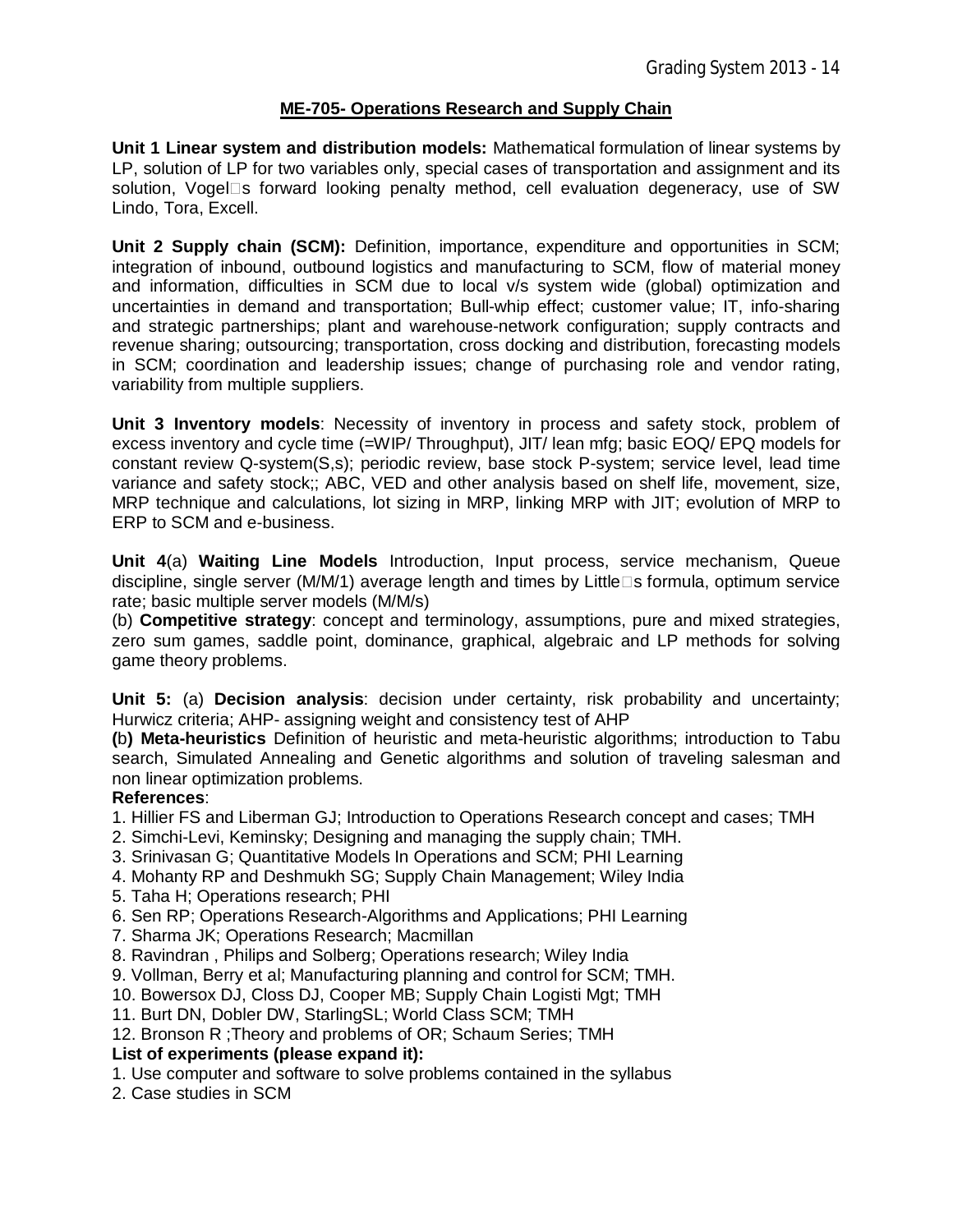# **ME-706- Minor Project**

Provision of Minor project is made as preparation phase-I for major project or to take it as an independent small project. For details of project see ME-805- Major project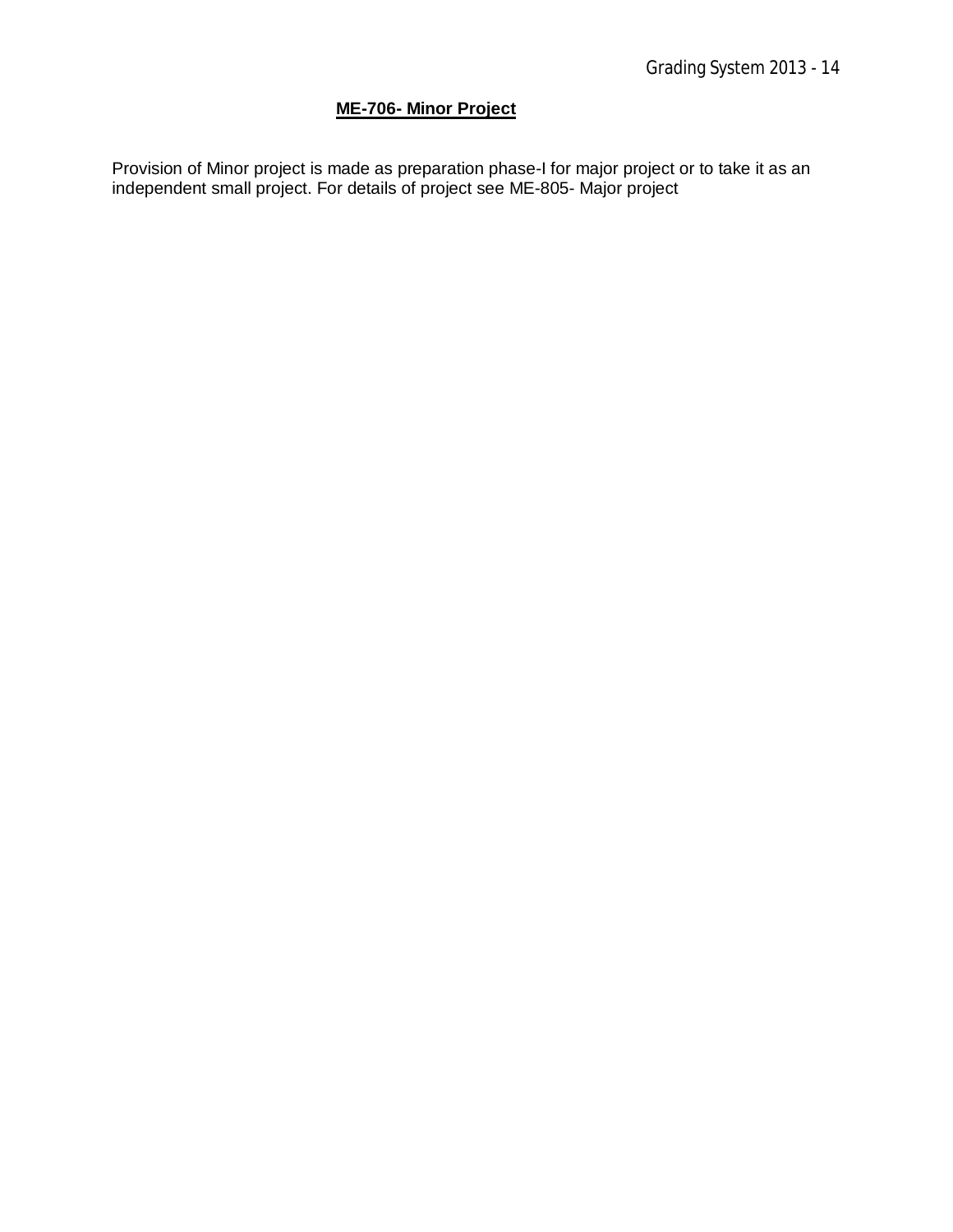# **ME-707- Industrial Training**

### **Objective of Industrial Training**

The objective of undertaking industrial training is to provide work experience so that student's engineering knowledge is enhanced and employment prospects are improved. The student should take this course as a window to the real World and should try to learn as much as possible from real life experiences by involving and interacting with industry staff. Industrial training also provides an opportunity to students to select an engineering problem and possibly an industry guide for their Major Project in final semester.

### **Scheme of Studies:**

Duration: Minimum 2 weeks in summer break after VI semester, assessment to be done in VII semester

### **Scheme of Examination:**

For the assessment of industrial training undertaken by the students, following components are considered with their weightage.

| (a) Term Work in Industry                                 | <b>Marks Allotted</b> |  |
|-----------------------------------------------------------|-----------------------|--|
| Attendance and General Discipline                         | 5                     |  |
| Daily diary Maintenance                                   | 5                     |  |
| Initiative and participative attitude during training     | 10                    |  |
| Assessment of training by Industrial Supervisor           | 10                    |  |
| Total                                                     | $30*$                 |  |
| (b) Practical/Oral Examination (Viva-Voce) in Institution | <b>Marks Allotted</b> |  |
| 1. Training Report                                        | 15                    |  |
| 2. Seminar and cross questioning (defense)                | 15                    |  |
| Total                                                     | 30                    |  |
|                                                           |                       |  |

\* - Marks of various components in industry should be awarded by the I/c of training in Industry but in special circumstances if not awarded by the industry then faculty in charge /T.P.O. will give the marks.

During training students will prepare a first draft of training report in consultation with section in charge. After training they will prepare final draft with the help of T.P.O. /Faculty of the Institute. Then they will present a seminar on their training and they will face viva-voce on training in the Institute.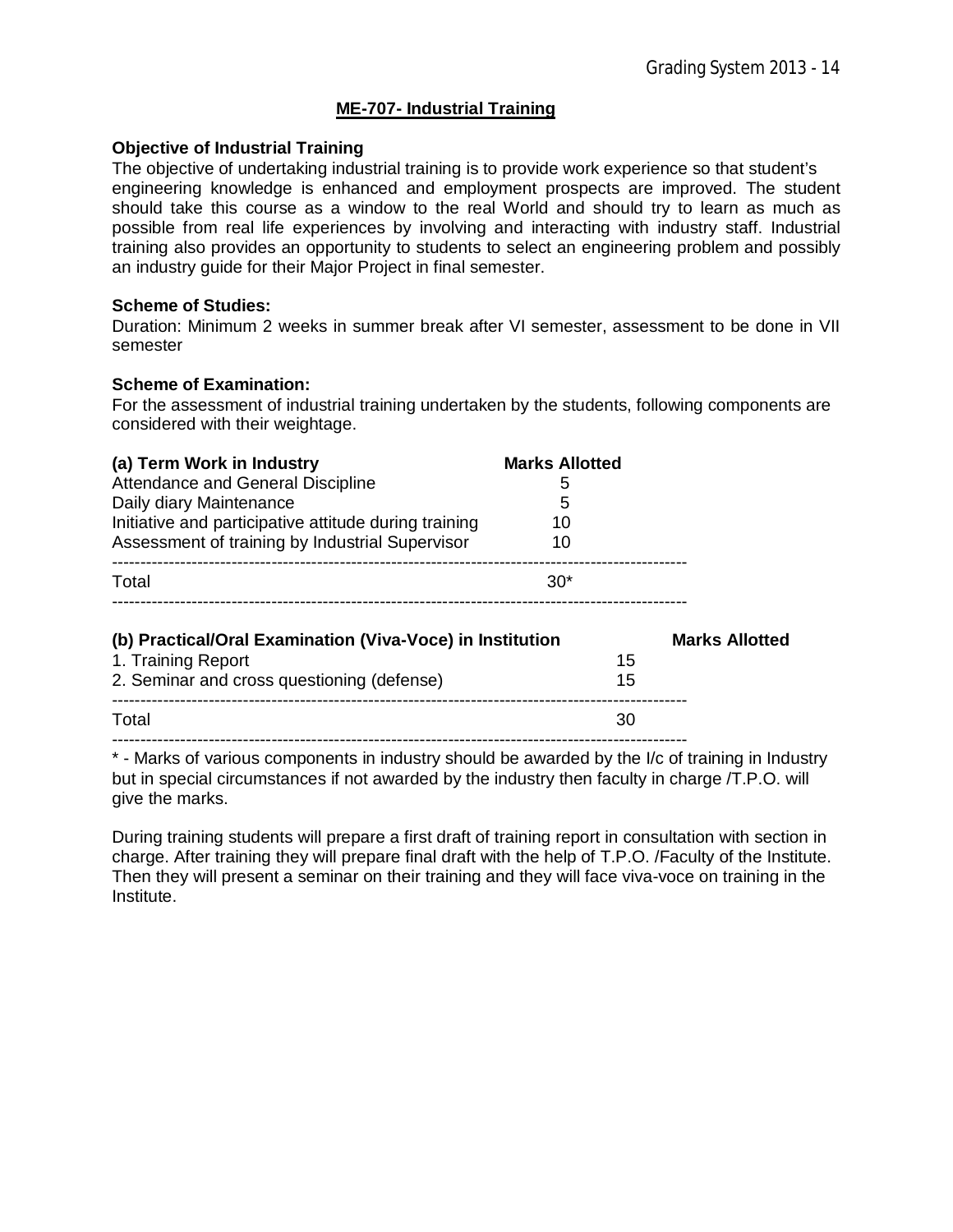# **Learning through Industrial Training**

During industrial training students must observe following to enrich their learning:

- Industrial environment and work culture.
- Organizational structure and inter personal communication.
- Machines/equipment/instrument-their working and specifications.
- Product development procedure and phases.
- Project Planning, monitoring and control.
- Quality control and assurance.
- Maintenance system
- Costing system
- Stores and purchase systems.
- Layout of Computer/EDP/MIS centers.
- Roles and responsibilities of different categories of personnel.
- Customer services.
- Problems related to various areas of work etc.

Students are supposed to acquire the knowledge on above by-

- Direct Observations without disturbing personnel at work.
- Interaction with officials at the workplace in free/ tea time
- Study of Literature at the workplace (e.g. User Manual, standards, processes, schedules, etc.)
- "Hand's on" experience
- Undertaking/assisting project work.
- Solving problems at the work place.
- Presenting a seminar
- Participating in group meeting/discussion.
- Gathering primary and secondary data/information through various sources, storage, retrieval and analysis of the gathered data.
- Assisting official and managers in their working
- Undertaking a short action research work.
- Consulting current technical journals and periodicals in the library.
- Discussion with peers.

### **Daily Diary- Industrial Training**

Name of the Trainee---------------------------------- College ---------------------------------- Industry / work place ----------------------------------------------- Week No--------------------- Department /Section ---------------------------------------------- Date ----------------------------- ------------------------------------------------------------------------------------------------------------------------------- Dates Brief of observations made, work done, problem/project undertaken, discussion held, literature consulted etc. ------------------------------------------------------------------------------------------------------------------------------- Signature of Supervisor Signature of Trainee Signature of Official in (TPO/Faculty) charge for Trg. In Indutry. -------------------------------------------------------------------------------------------------------------------------------

### **Supervision of Industrial Training**